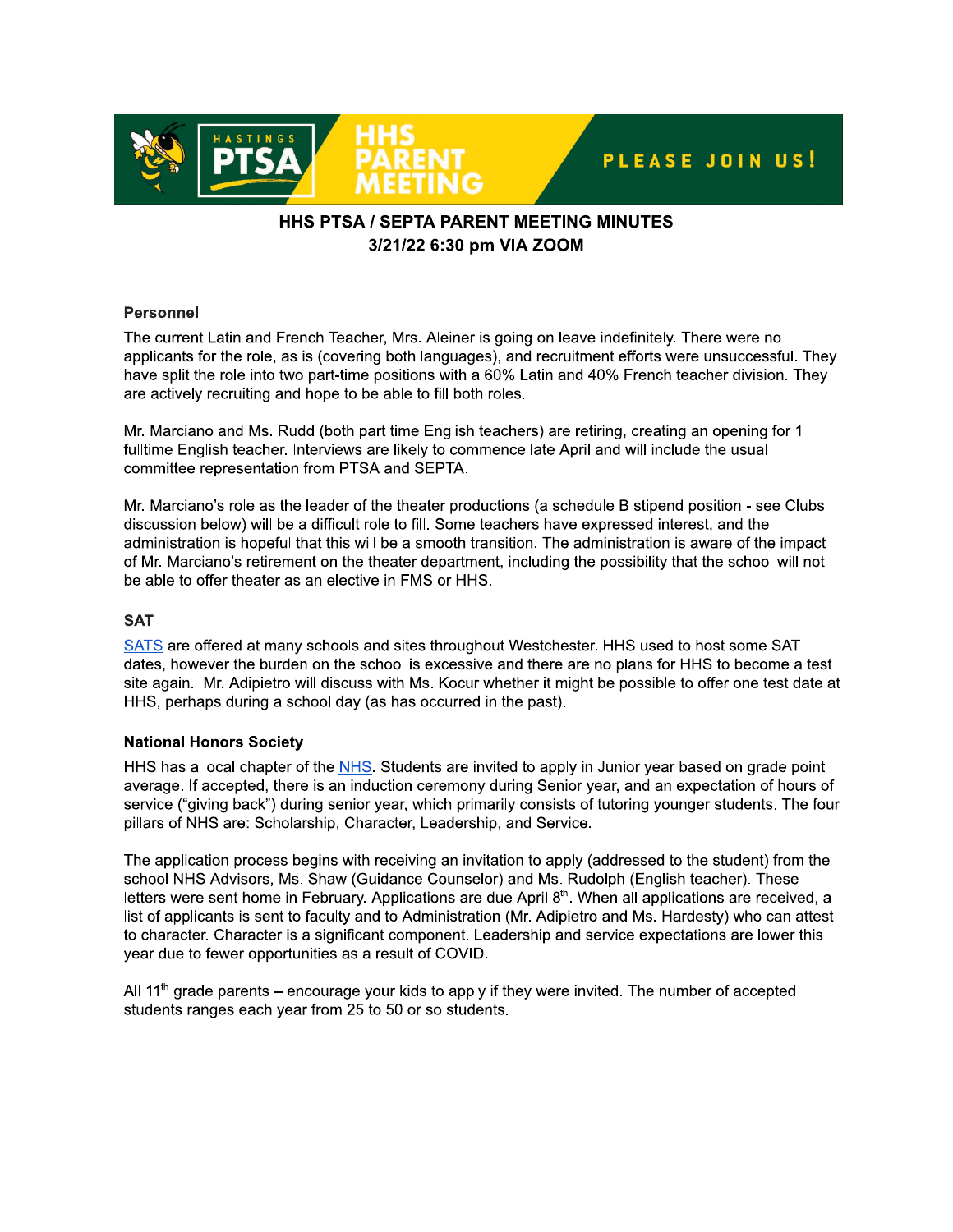#### **Assessments**

Parents have noted that in some classes students have not been allowed to receive their tests to take home, and that this limits their ability to utilize the test as a learning tool. The school does not have any policy stating that tests cannot be returned to students.

The exception to this is state tests (e.g., Regents exams) which are not allowed to leave the building. per state law. However, a parent, student and a tutor are invited to come and view the test privately to review and learn from it. They may not take pictures nor can it be taken home, but the district does allow for a group viewing.

Mr. Adipietro plans to discuss this issue at the next faculty meeting. In the past, teachers did not return tests at times due to the burden of creating new tests. However, tools have been purchased for teachers to mitigate this issue. He will revisit using those tools, and will learn from the teachers what other reasons contribute to this to allow for problem solving. We will revisit this issue at upcoming PTSA meetings.

Additionally, grades are being posted on the portal before tests have been returned to students. Mr. Adipietro is aware that this contributes to student stress and will discuss with teachers not posting grades until after tests have been returned. In addition, they are considering returning to the policy of closing the portal during the day ( $8$  am  $-$  4pm) to decrease student stress.

Regents exams will occur in June. The 11<sup>th</sup> grade history test (for all classes) is on June 1. This is a new exam, called the Framework Exam. Scores will come back the last week of school. The rest of the Regents exams are scheduled in late June.

HHS will be a Field Test school for World History 2 (Constructed Response section). This happens in class, not during the Regents test. It does not affect the student's grade nor are their scores recorded individually.

#### **Student Events Post COVID**

COVID restrictions have lifted and the Student Union is actively developing events:

- 2<sup>nd</sup> PEP rally for Spring Sports April 22<sup>nd</sup>
- **Badminton Tourney**  $\bullet$
- **Another Talent Show**  $\bullet$
- $\bullet$ **Movie Nights**

Senior Prom will allow outside guests IF the COVID numbers hold. Mr. Adipeitro is being cautious before making a full announcement in the event there is a surge. June  $6<sup>th</sup>$  is the date for Senior Prom – this is planned so there is a gap before graduation, in the event a student contracts COVID.

Academic Quiz Bowl April 7<sup>th</sup> – will be in person. There will also be an Academic Challenge event held at HHS one Saturday.

#### **Club Feedback Discussion**

Student Clubs at HHS consist of some well-developed, faculty involved clubs that have been around for many years and in which the faculty are very invested. Some of these clubs include Schedule B funding (a stipend for the teacher) and are negotiated through the Hastings Teachers Association and approved by the BOE. These clubs tend to be inclusive and successful at drawing students in. A large number of clubs are student-initiated and frequently "fizzle-out". Mr. Adipietro invited parent conversation to brainstorm about how to improve the culture around clubs at HHS, and how to develop successful clubs, and how to engage students earlier in high school such that the clubs have depth.